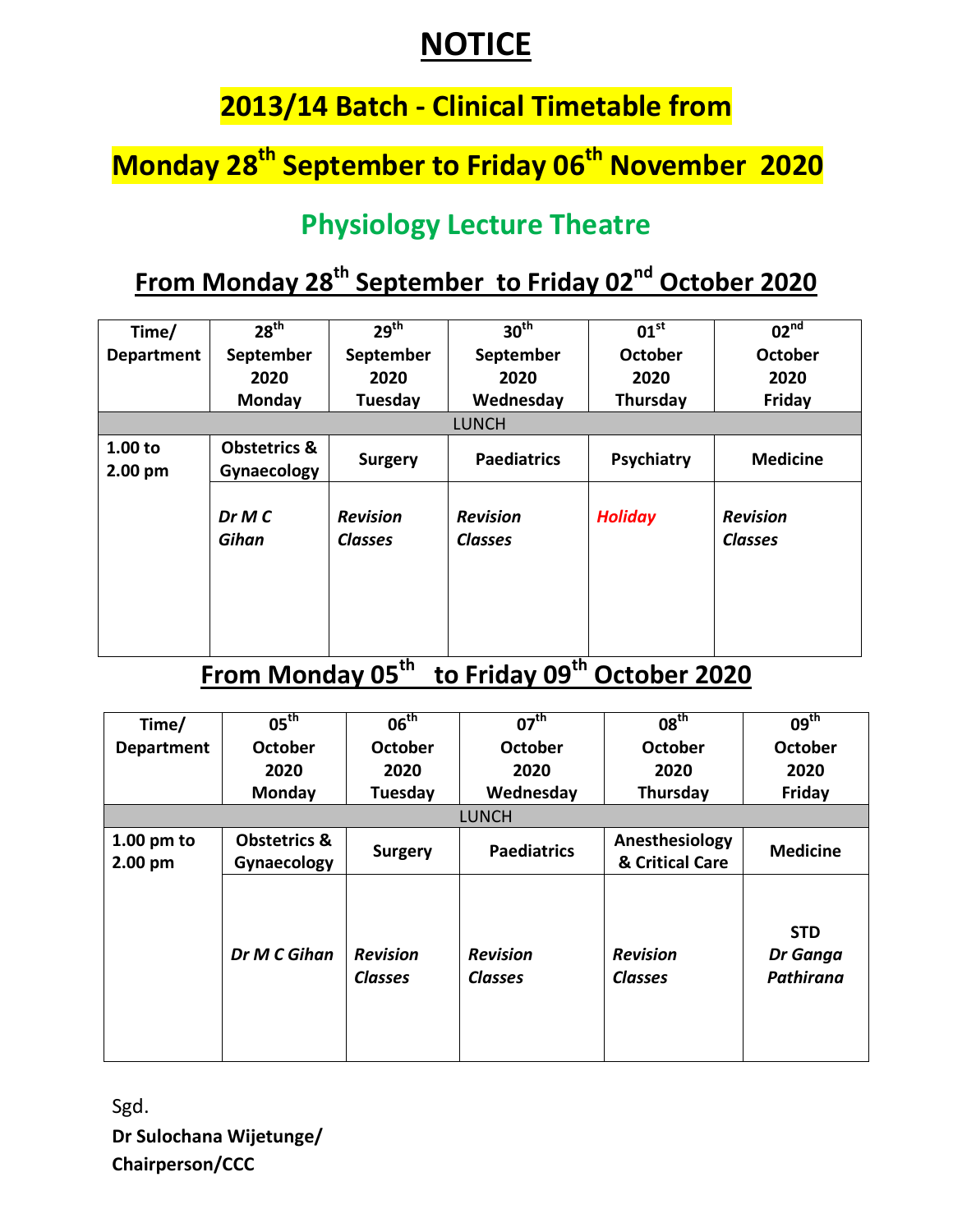# **From Monday 12th to Friday 16th October 2020**

| Time/               | $12^{th}$                              | $13^{\text{th}}$                  | 14 <sup>th</sup>                  | $15^{\text{th}}$                  | $16^{th}$                                  |
|---------------------|----------------------------------------|-----------------------------------|-----------------------------------|-----------------------------------|--------------------------------------------|
| <b>Department</b>   | <b>October</b>                         | October                           | October                           | October                           | October                                    |
|                     | 2020                                   | 2020                              | 2020                              | 2020                              | 2020                                       |
|                     | <b>Monday</b>                          | Tuesday                           | Wednesday                         | Thursday                          | Friday                                     |
|                     |                                        |                                   | <b>LUNCH</b>                      |                                   |                                            |
| $1.00 - 2.00$<br>pm | <b>Obstetrics &amp;</b><br>Gynaecology | <b>Surgery</b>                    | <b>Paediatrics</b>                | Psychiatry                        | <b>Medicine</b>                            |
|                     | Dr M C Gihan                           | <b>Revision</b><br><b>Classes</b> | <b>Revision</b><br><b>Classes</b> | <b>Revision</b><br><b>Classes</b> | <b>STD</b><br>Dr Ganga<br><b>Pathirana</b> |

# **From Monday 19th to Friday 23rd October 2020**

| Time/               | 19 <sup>th</sup>                       | 20 <sup>th</sup>                  | $21^{st}$                         | $22^{nd}$                         | 23 <sup>rd</sup>                    |
|---------------------|----------------------------------------|-----------------------------------|-----------------------------------|-----------------------------------|-------------------------------------|
| <b>Department</b>   | <b>October</b>                         | <b>October</b>                    | <b>October</b>                    | <b>October</b>                    | <b>October</b>                      |
|                     | 2020                                   | 2020                              | 2020                              | 2020                              | 2020                                |
|                     | Monday                                 | Tuesday                           | Wednesday                         | Thursday                          | Friday                              |
|                     |                                        |                                   | <b>LUNCH</b>                      |                                   |                                     |
| $1.00 - 2.00$<br>pm | <b>Obstetrics &amp;</b><br>Gynaecology | <b>Surgery</b>                    | <b>Paediatrics</b>                | Anesthesiology<br>& Critical Care | <b>Medicine</b>                     |
|                     | Dr M C Gihan                           | <b>Revision</b><br><b>Classes</b> | <b>Revision</b><br><b>Classes</b> | <b>Revision</b><br><b>Classes</b> | <b>STD</b><br>Dr Ganga<br>Pathirana |

Sgd. **Dr Sulochana Wijetunge/ Chairperson/CCC**